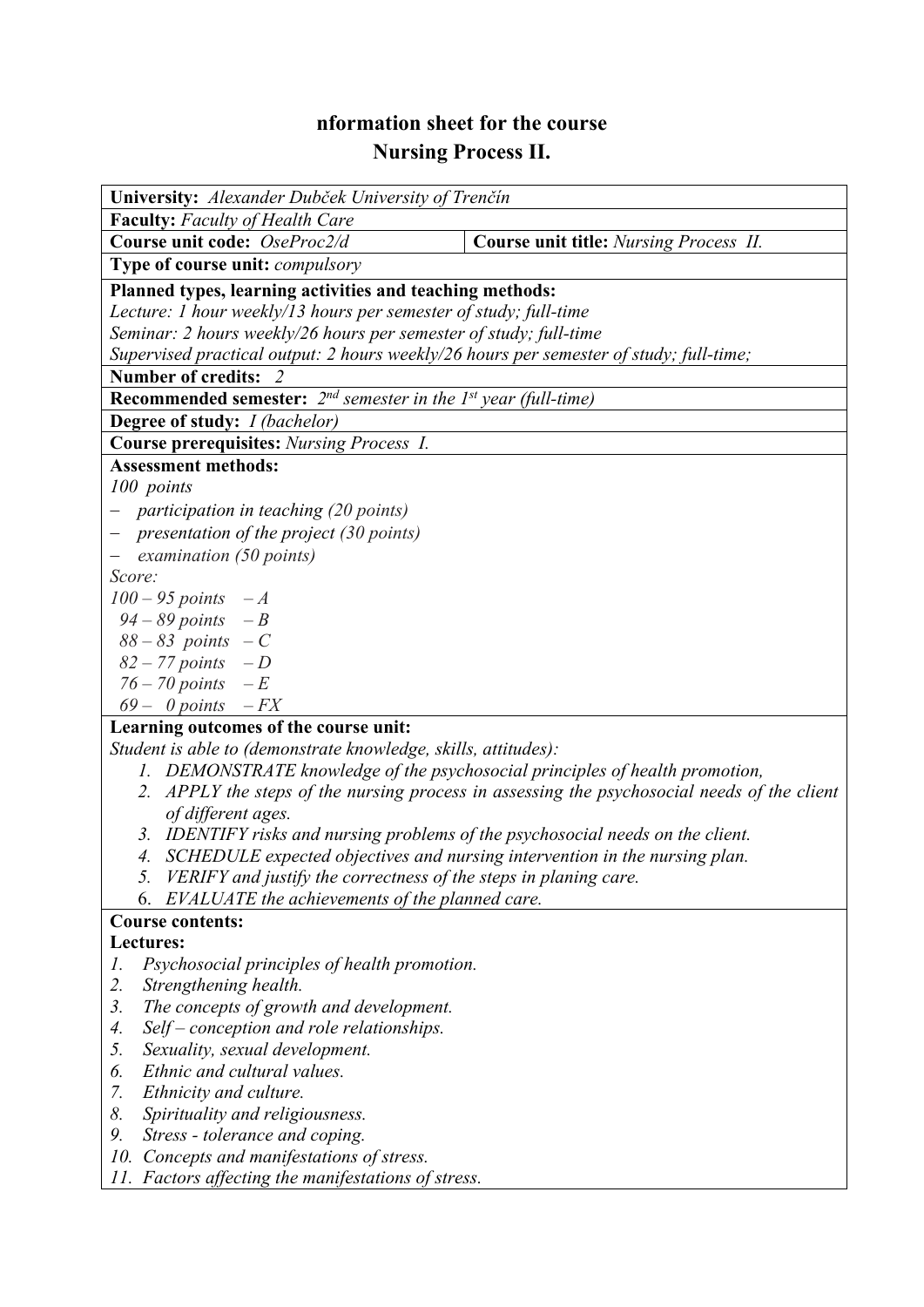- *12. Coping with loss, grief and death.*
- *13. Care for the dying.*

## **Seminars:**

- *1. Nursing process in health promotion.*
- *2. The concept of growth and development in nursing practice.*
- *3. Nursing process in infancy and childhood.*
- *4. The nursing process in adolescence and middle adulthood.*
- *5. Nursing process in late adulthood.*
- *6. The nursing process in the care of the health of the family.*
- *7. Nursing process in self-conception and self-esteem.*
- *8. The nursing process in the area of sexuality.*
- *9. Nursing process of ethnic and cultural values of different subjects.*
- *10. The nursing process to the needs of an individual suffering from culture shock.*
- *11. Nursing process in spirituality and religiosity.*
- *12. Nursing process of stress, its tolerance and control.*
- 13. *The nursing process in coping with loss, grief and death.*

## **Recommended of required reading:**

- 1. *FARKAŠOVÁ, D. a kol. 2009. Ošetrovateľstvo teória. Martin: Osveta, 2009. 245 s. ISBN 978-80-8063-322-6.*
- 2. *HERDMAN, T.H. NANDA International Ošetřovatelské diagnózy Definice a klasifikace 2012-2014. Praha: Grada Publishing, 2013. 550 s. ISBN 978-80-247-4328-8.*
- 3. *KONTROVÁ, Ľ. ZÁČEKOVÁ, M. HULKOVÁ, V. a kol. Štandardy v ošetrovateľstve. Martin: Osveta, 2005. 215 s. ISBN 80-8063-198-0*
- 4. *KOZIEROVÁ, B. ERBOVÁ, G. OLIVIEROVÁ, R. Ošetrovateľstvo 1, 2. Martin: Osveta 1995, 1. vyd. 1474 s. ISBN 80-217-0528-0*
- 5. *MASTILIAKOVÁ, D. Holistické přístupy v péči o zdraví. 3. nezměněné vyd. Brno: NCONZO, 2010 164 s. ISBN 978-80-7013-457-3.*
- 6. *MASTILIAKOVÁ, D.: Úvod do ošetřovateľstva . Študijná opora /on-line/*
- 7. *MASTILIAKOVÁ, D.: Funkčné typy zdravia. Študijná opora /on-line/*
- 8. *MASTILIAKOVÁ, D. Ošetrovateľský proces metóda ošetrovateľskej praxe. Študijná opora /on-line/*
- 9. *MASTILIAKOVÁ, D. Potreby človeka a ošetrovateľská diagnostika. Študijná opora /on-line/*
- 10. *MASTILIAKOVÁ, D. Standardy v přímé ošetřovatelské péči. Příručka k plánování a poskytování péče. /on-line/*
- 11. *MASTILIAKOVÁ, D. ARCHALOUSOVÁ, A. a kol. Multikultúrne ošetrovateľstvo. Študijná opora /on-line/*
- 12. *ŠAMÁNKOVÁ, M. a kol. 2011. Lidské potřeby ve zdraví a nemoci aplikované v ošetřovatelském procesu. Praha : Grada Publishing, a.s., 2011. 134 s. ISBN 978-80-2473- 223-7.*
- 13. *TOMAGOVÁ, M. BÓRIKOVÁ, I. a kol.: Potreby v ošetrovateľstve. Martin: Osveta, 2008. 198 s. ISBN 978-80-8063-270-0.*
- 14. *TRACHTOVÁ, E. a kol.: Potřeby nemocného v ošetřovatelském procesu. 3. nez. vyd. Brno: NCONZO, 2013. 186 s. ISBN 80-7013-324-4.*
- 15. *VESTNÍK MZ SR ročník 57, čiastka 42-48 zo dňa 15.októbra 2009. Odborné usmernenie MZ SR o vedení zdravotnej dokumentácie*
- 16. *VÖRÖSOVÁ, G. et al. Klasifikačné systémy a štandardizácia terminológie v ošetrovateľstve. Martin: Osveta, 2007. 112 s. ISBN 978-80-8063-242-7.*
- 17. *Zákon NR SR č.576/2004 Z.z. o zdravotnej starostlivosti, službách súvisiacich s poskytovaním zdravotnej starostlivosti a o zmene a doplnení niektorých zákonov z 21.októbra 2004*